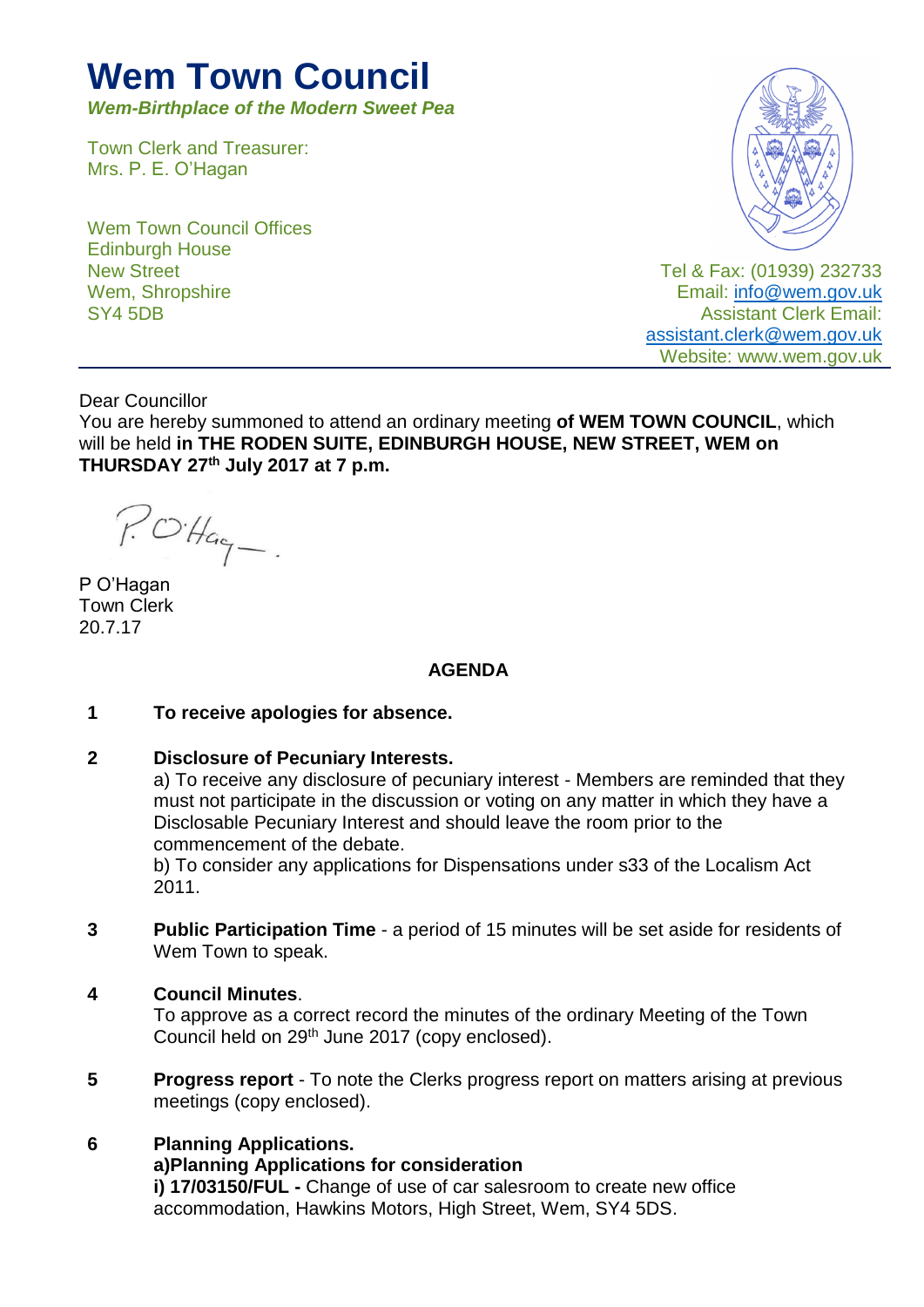**ii) 17/03151/FUL** – Erection of six, 2 storey town houses following demolition of existing garage, Hawkins Motors, High Street, Wem, SY4 5FS. **iii) 17/03144/FUL** Thomas Adams School, Lowe Hill Road, Wem, Shrewsbury, Shropshire, SY4 5UB Installation of 2m and 2.4m high securus fencing and gates **iv) 17/03245/REM** : Land Adj Creamore Villa, Whitchurch Road, Wem, Shropshire Proposal: Approval of reserved matters (appearance landscaping layout and scale) pursuant to 13/05119/OUT for residential development of three detached dwellings **v) 17/03264/VAR** Variation of Condition No.2 (approved plans) attached to permission 10/04241/FUL to allow working in accordance with revised scheme drawings | The Warehouse 14 Leek Street Wem Shropshire SY4 5EP

# **b) To note the recent planning decisions** (copy of decisions attached).

# **c) Planning Correspondence**

i) Planning Training Negotiate a Better Outcome in Planning - Wednesday 13th September 2017, 10am - 4pm at The Lord Hill Hotel, Abbey Foregate, Shrewsbury SY2 6AX – to consider sending a representative.

# **7 Finance and Accounts for Payment**

a) To approve accounts for payment and any payments made prior to meeting (presented at meeting).

b) To approve bank transfers (presented at meeting).

c) Internal controls – to note the completion of internal control checks between 1.4.17 and 30.6.17.

#### **8 Finance and Corporate Governance Committee meeting 11.7.17.**

To receive these minutes and approve recommendations contained therein (copy enclosed).

**9 Wem Economic Forum -** To receive a report from the meeting held 3.7.17.

# **10 Wem Sports and Social Association**

a) To receive a report from the AGM held 13.7.17 b) to receive an update from the meeting of the constitution working party meeting held 5.7.17

- **11 Deputy Mayors Chain –** to consider quote for refurbishment and updating.
- **12 Town Council Briefing Sessions** for discussion (at request of Cllr Towers).
- **13 Love Lane Cemetery –** to consider request to authorise additional works to a headstone.

# **14 Highways Issues**

**a) Transport Investment Strategy –** to consider submitting a request for the funding as outlined in the strategy.

**b) Shropshire Council Parking Strategy –** for consideration (copy to follow).

**c) 20mph conference –** to consider sending a representative**.**

- **15 Access to Treatment of Minor Injuries for local residents** for discussion (at request of Cllr Mellings)
- **16 Correspondence** to consider the following items of correspondence a) Wem Good Neighbours Scheme. – to consider supporting.